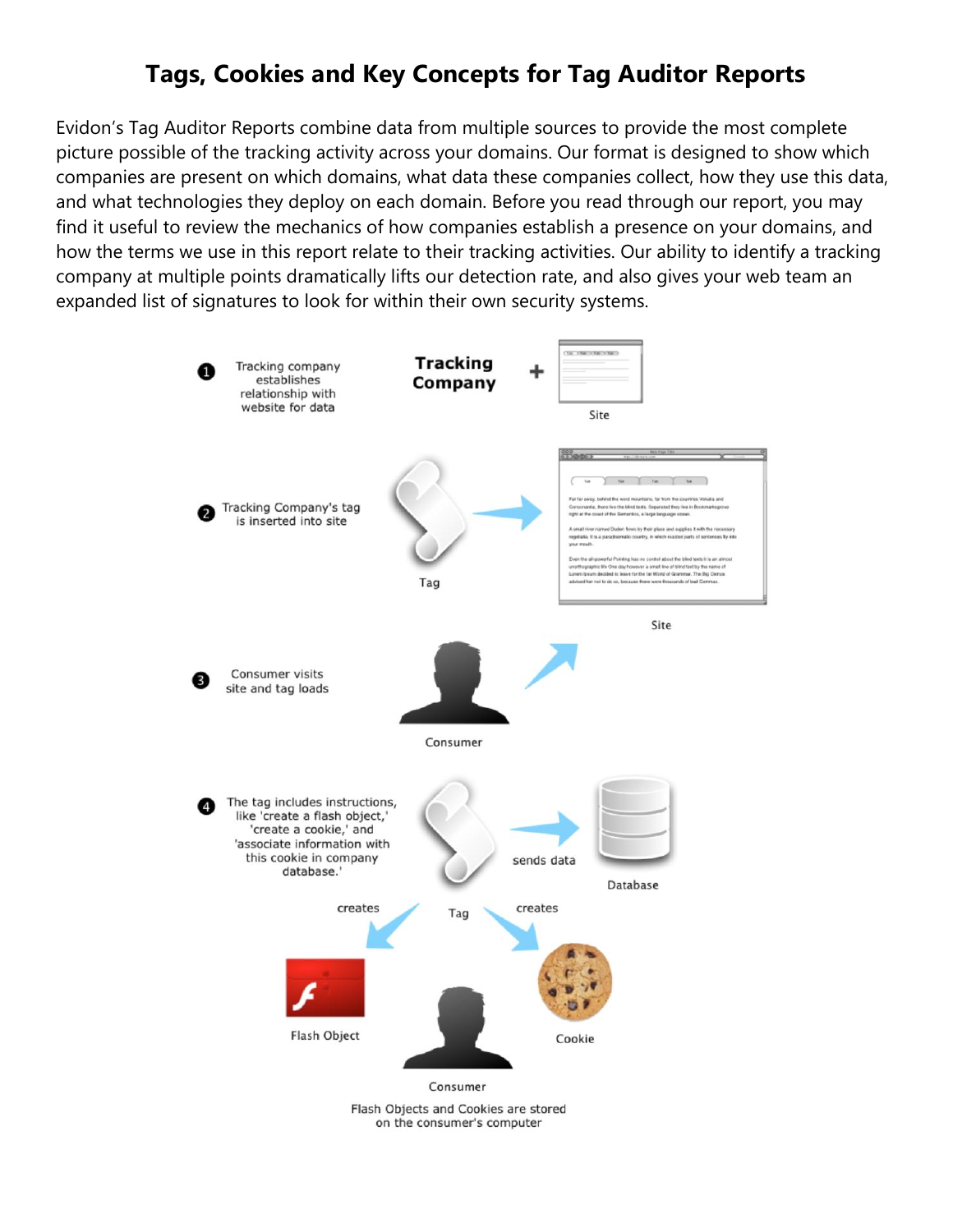For the purposes of this document, a 'Tracking Company' is a business that is involved in the collection of data on your domains. A Tracking Company has specific business models, which we call 'Industry Categories,' and stated policies about the data they collect and how they use it. We include detailed information about each of the companies that we have seen on your domains in the 'Company Overview' section, including 'Data Collected,' 'Data Sharing,' and 'Data Retention.'

In order for a Tracking Company to collect data from consumers on your site, they need a 'Tag' with their code to load in one or more of the pages on your site. Tags come in several forms, including JavaScript tags, image tags, Flash objects (not as popular as in the past due to browsers blocking use of Flash (SWF) files, and more. For our purposes, what they share in common is that they are bit of code that loads on a page or pages with instructions that include a call to a server for further instructions. Those instructions frequently include some combination of checking for existing cookies from the Tracking Company, the setting of new cookies if none are found, and the storing of information on the server associated with unique ID's placed in each cookie.

## **Tags are the most critical element of any Tracking Company's efforts to track consumers on your site. No tag, no cookie. No tag, no DATA.**

Tags are also very flexible instruments. Since a tag calls to a separate server for instructions, those instructions can be modified over time without your knowledge. The tag can set one cookie this month and five cookies next month. A Tracking Company can strike new business relationships and decide to embed tags from those partners in its own tag. A tag can also track the consumer without setting a cookie using various methods collectively referred to as 'browser fingerprinting.'

Tags can appear on your site through one of three methods:

- 1. **Direct Relationship:** These tags appear because of an intentional relationship that has been established between your company, often a business development, marketing, or IT division, and the Tracking Company. The Tracking Company provides the Tag, and your web team installs the Tag in your site to fulfill a specified purpose.
- 2. **Container Tag:** These tags are designed to include multiple other tags, potentially from other tracking Companies. In most cases, you will have a direct relationship with the originating container tag, but you may not know all of the companies provided in the container tag or the additional tags may change over time without your knowledge. In some cases, a Tag installed as part of a direct relationship may become a container tag at a later point in time.
- 3. **Advertising Redirect:** If your advertising tags include redirects to any 3rd party systems, including ad networks, sell side platforms, exchanges, etc., additional tags flow through from the multiple parties involved with each of those parties. Advertising tags are often the hardest to control, because a typical ad involves calls to multiple servers, each of which may use more than one tag, and the particular combination of tags is typically dynamic – changing on every page load.

Many Companies use several different Tags, each of which have a different purpose and write different cookies. Wherever possible, we will tell you which Tracking Company is setting each Tag, and